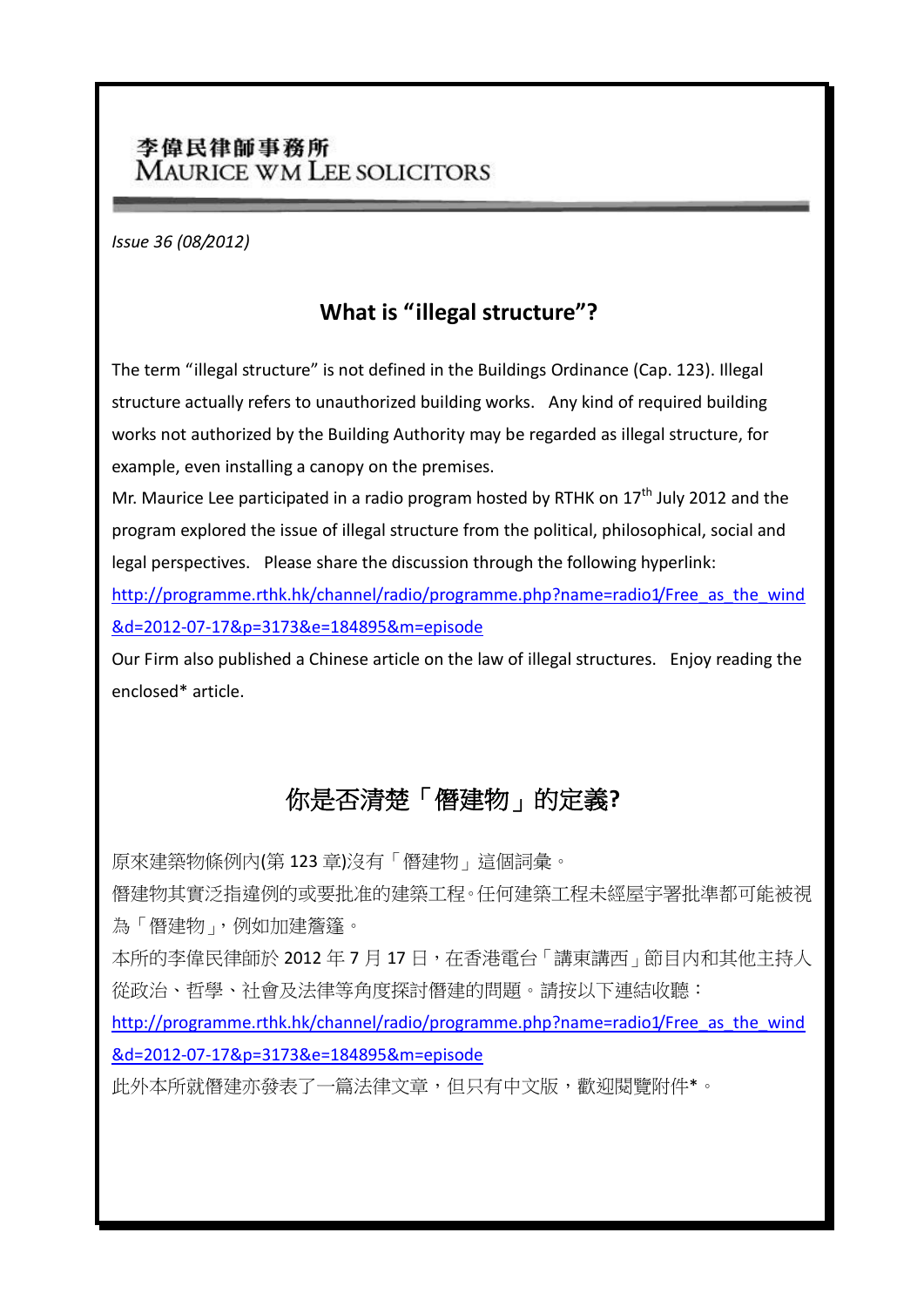### **Law relating to Illegal Structure**

# 建築僭建的法律**(2012)**

#### 何謂僭建物

近期「僭建物」(illegal structure) 一詞引起廣泛報導及市民關注,因為高官及名人接連 因「僭建風波」成為頭條新聞。有些市民不明白「僭建」法律,以致很容易「中招」! 由於新界村屋僭建物的法律問題相對複雜而執法政策亦有別於市區,所以本文的討論只 局限於市區的「僭建物」。

原來建築物條例 (Buildings Ordinance) (第 123 章) 沒有就僭建物定下法律定義。翻查屋 宇署(Buildings Department)編制的資料,僭建物泛指違例的建築工程(building works)。按 建築物條例的解釋,建築工程(building works)包括「任何種類的建築物建造工程、地盤 平整工程、附表所列地區內的土地勘測、基礎工程、修葺、拆卸、改動、加建,以及各 類建築作業,此外,亦包括排水工程」。此外,就算不涉及建築物的結構,若建築工程 未能符合建築物條例及其附屬規例所定下的建築標準,亦屬違例建築工程,故此,僭建 可指物件或結構,也可以指工程。

常見的違例建築工程包括:

- 承拓冷氣機的支架
- 晒衣架
- 簷篷
- 招牌
- 平台加建物
- 天台加建物
- 分間單位(劏房)
- 結構改動
- 渠管錯駁等

#### 法例責任

所有業主有責任確保物業內並無違例建築工程(在未有政府批準前不能進行這些工程), 如有的話,應主動拆除所有僭建物。如果屋宇署發現有違例的建築工程,便可根據建築 物條例第24條發出命令要求業主清拆,或強行清拆。同時,屋宇署發出的命令會在土 地註冊處登記,俗稱「釘契」(Charge),並會在業主遵循命令後予以撤銷。如果你想在 未清拆僭建物前將樓宇出售,買方會要求你負責清拆費用。若性質嚴重的話,亦可能影 響樓宇買賣、轉名或成交。

而屋宇署執法的目的就是要保障公眾的生命及財產安全。試想想,如果你樓上樓下都是 僭建物,這對樓宇結構會造成影响,而你及家人的人身安全亦可能受到威脅。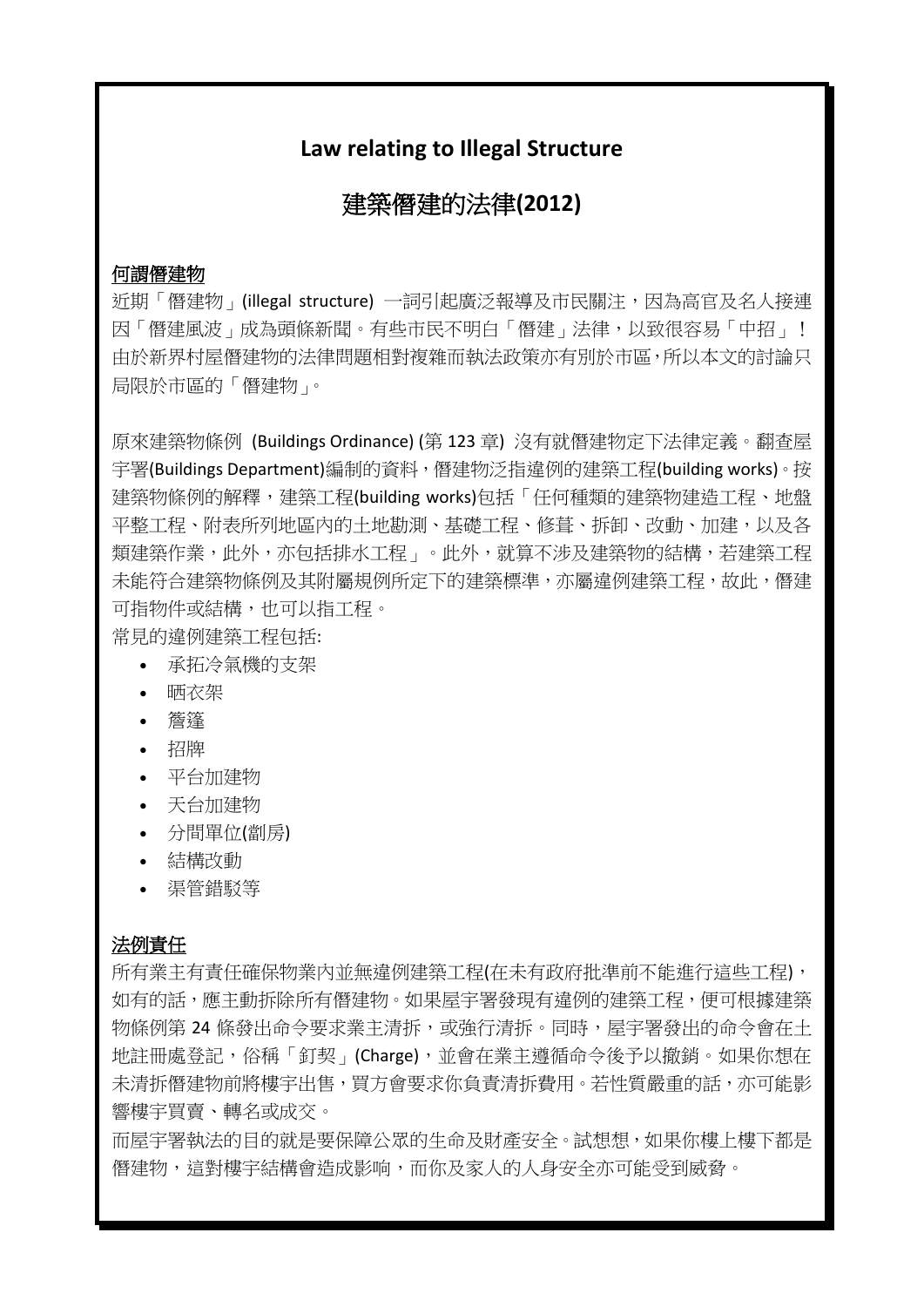建築物條例第 14(1)條亦訂明,除非另有規定,否則任何人未事先獲得建築事務監督的 批准及同意,不得展開或進行任何建築工程或街道工程。 任何人明知而違反第 14(1) 條,即屬犯罪,如屬建築工程(小型工程除外)或街道工程的情況,一經定罪可處罰款 \$400000 及監禁 2 年; 及可就經證明並獲法庭信納該罪行持續的每一天, 另處罰款 \$20000。刑罰明顯不輕。

有些業主辯稱,只要依法申請,現時依附在樓宇的未經批准僭建物的性質是很大機會獲 屋宇署審批的,故此稱這類僭建物為「非取締類別僭建」,間接把現時非法僭建說成可 以合法,法律上這是誤導的說法。

#### 執法政策

屋宇處鑑於資源所限,事實上不能全面取締全港的僭建物。所以屋宇署在 2001 年開始 推行一項為期 10 年的清拆計劃,集中優先處理七類特定僭建物,包括:

- 對生命財產明顯構成威脅或迫切危險的僭建物;
- 新建或建築中的僭建物;
- 位於樓宇內外、平台、天台、天井或後巷,並會嚴重危害健康或對環境造成滋擾 的僭建物;
- 個別大型僭建物;
- 個別樓宇內外滿佈的僭建物;
- 大規模行動或維修計劃所涉及目標樓宇的僭建物; 及
- 對獲總樓面面積寬免的環保設施進行的違制改建或違例工程。

#### 小型工程監管制度

於 2010 年 12 月 31 日屋宇署更全面實施「小型工程監管制度」(Minor Works Control System),將工程項目分級並按風險度高低分別規管:

- 第 Ⅰ 級別(共有 40 個項目)包括較為複雜的小型工程
- 第 Ⅱ 級別 (共有 40 個項目)為複雜程度和安全風險較低的小型工程
- 第Ⅲ 級別(共有 38 個項目)主要為一般的家居小型工程

進行以上三種類級別的「小型工程」,只要你的工程,符合上述 I、II、III 級別的特徵, 可無須事先獲得屋宇署的批准圖則和書面同意,便可按照「小型工程監管制度」的「簡 化規定」展開有關工程。但條件是每项工程必須符合相關類別指定的規格、性質、尺吋 和大小。而第 III 級別的設計更是方便市民大眾的家居維修,這些家居小型工程包括:

- 安裝或拆除承拓冷氣機的支架
- 安裝或拆除簷篷;
- 安裝或拆除晒衣架;或
- 安裝或拆除招牌等。

當然市民也不會全面了解這些特徵,一般都應聘請註冊小型工程承建商辦理,業主只不 過是免卻向政府申請的手續和程序。